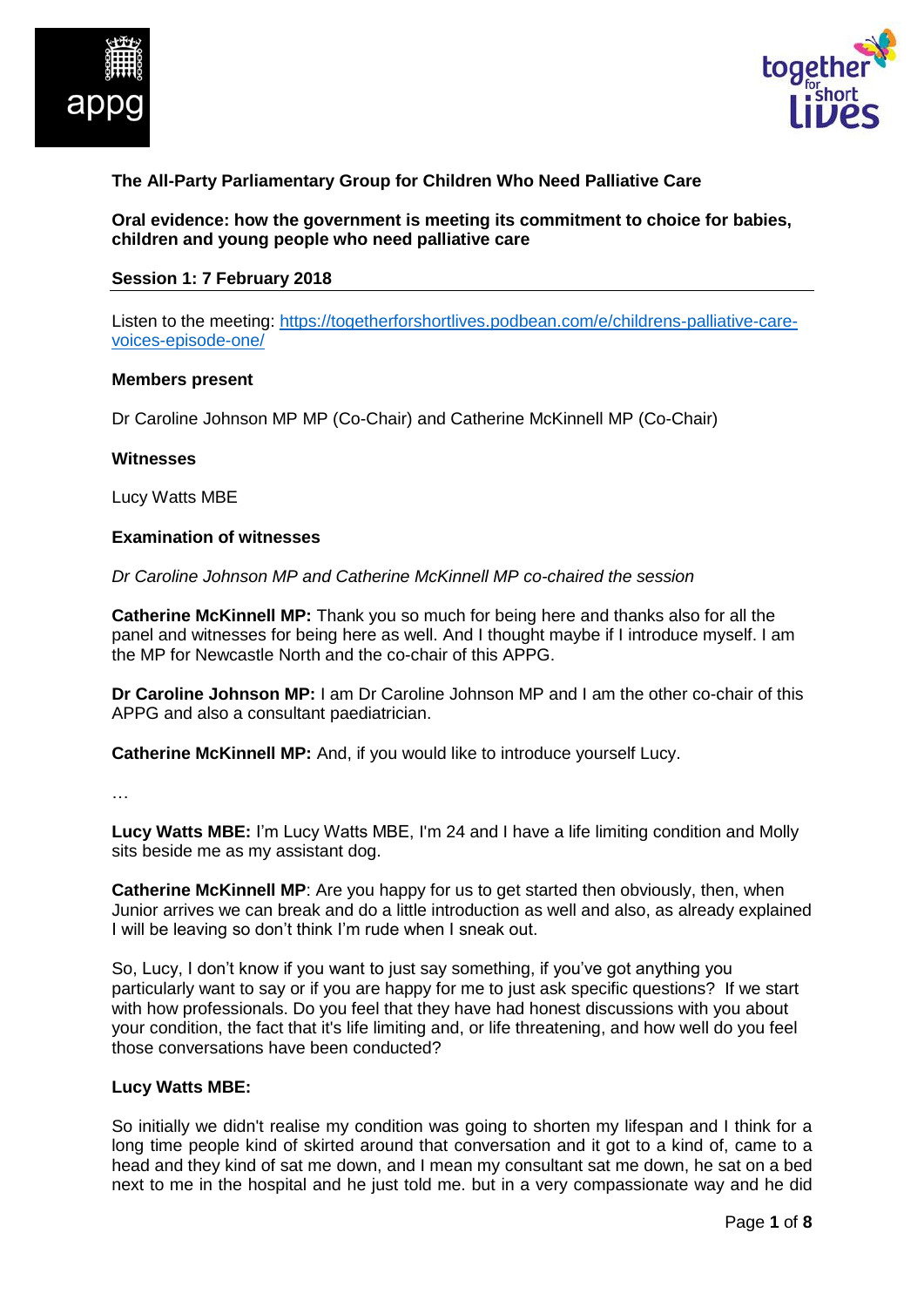explain it in a lot of detail. He talked to my mum as well, obviously my mums heavily involved but also my hospice nurse from the J's Hospice. She's had so many honest conversations with me over the years you know, there's no kind of things off-limits, so you know she doesn't lead the conversation, she lets me lead the conversation, she just kind of guides it so we've always had very open and honest discussions and I think that's reflected with all of our professionals we do, we are open and honest on both sides.

## **Dr Caroline Johnson MP:**

So, when you say you didn't realise to start with, was that the professionals didn't realise it was the condition you had, didn't realise that it was life threatening or that you or your family didn't realise?

## **Lucy Watts MBE**:

So, basically, I was born without health. I had health problems, but they went undiagnosed through my childhood, so I got on with my life despite everything that was going on and I got to the age of 14 and became disabled and I got diagnosed with the condition called Ehlers-Danlos, which is not life-limiting it's not life-threatening and it's not progressive. My condition has progressed and it will shorten my lifespan and that's when we kind of realised there's something else going on and that's when they kind of sat me down and said look we don't actually expect you to live another five years but I'm still here, but I think that conversation itself sounds like a very bold statement to say, but it was done in such a way that he was kind of saying to us, you know, it is going to shorten Lucy's life span, it is going to you know, get worse, and my mum kind of said, well you know, how long have we got, and he said I wouldn't expect you to see five years but it was just the way he said it, he was so supportive, it was just he spent a lot of time with us just talking to us, just spending that time with us, letting us talk and I actually think that was a lot better because a lot of results come in, they gave a diagnosis, they walk out, whereas he actually spent that time answering our questions going through everything and that was really powerful. Same as my hospice nurse, she's always been upfront and honest with me, you know she had conversations with me when we thought my life was going to end any time, we've had conversations where you know, I think there's a treatment or something that might help and actually we found out it's not, she's always been there, those conversations are always very compassionate and very kind but they're always very honest and I think I value honesty above anything else. I'd rather know what I was dealing with than someone to say something to make me feel better I just sooner know the worst-case scenario and be able to deal with that.

## **Dr Caroline Johnson MP:**

So, have you been supported to develop like a personalised care plan and based on what your preferences are and how you will be looked after?

## **Lucy Watts MBE:**

Yes, so the hospice have done a lot of conversation, I've had care plans from my social services but the kind of more holistic care plan came from the hospice. We had a very in-depth conversation, we talked about you know, where I wanted to be, what I wanted done, what I would and wouldn't want to happen so I haven't actually put anything in place yet, because I haven't made that decision, but those discussions are down on paper and they know what my wishes are, they know where I want to be, they know where I want to be cared for, they know who I want to be care for by, and actually those conversations and that care plan are very reflective of me, and actually what we did is, she wrote everything down for me and then sent the care plan to me to read through so that I could make sure it was my words so it wasn't just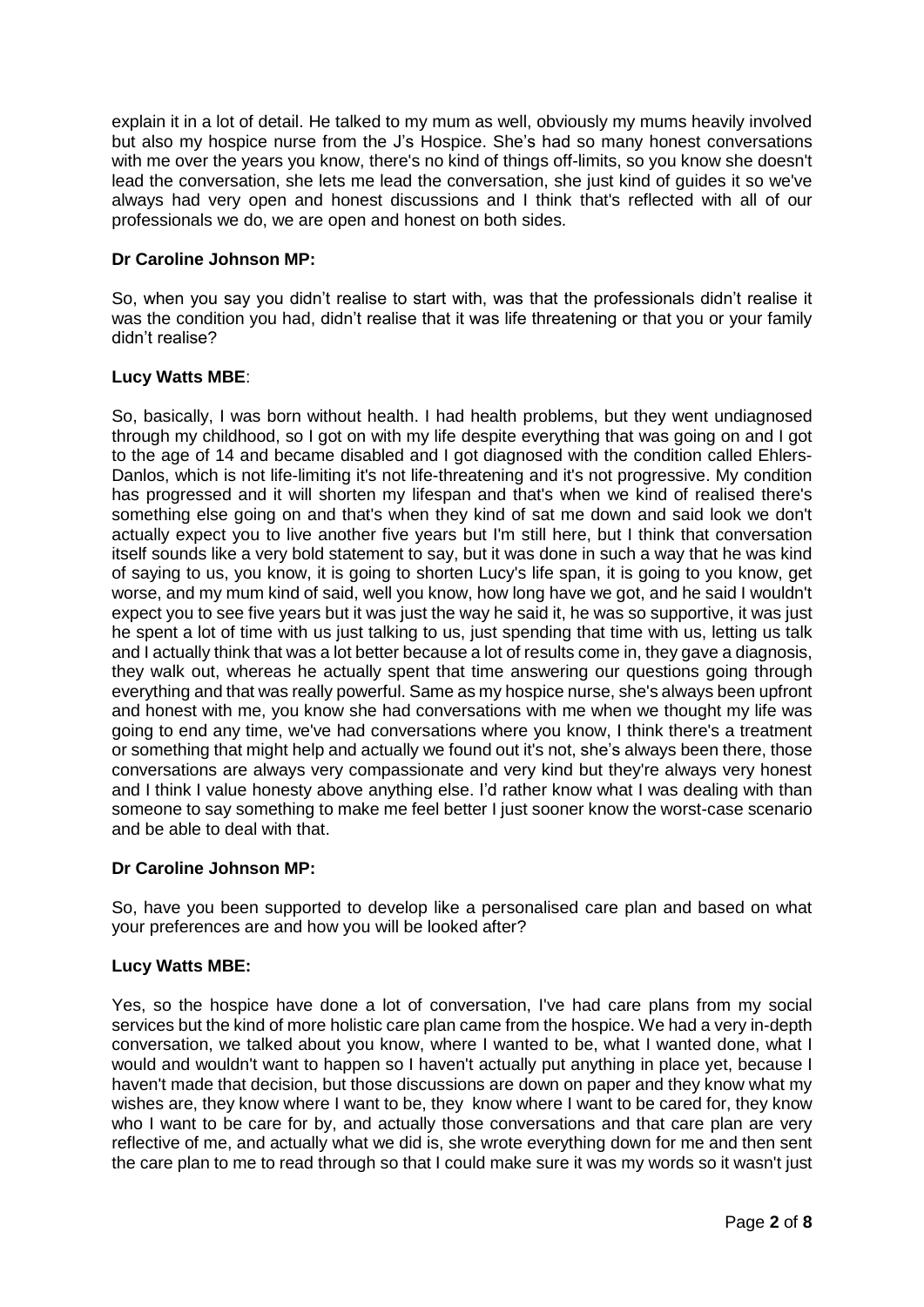that she listened to me and wrote it down, she then sent it to me so that I could check back and kind of go through it and make sure it was exactly what I wanted it to be.

### **Dr Caroline Johnson MP:**

So is this care plan for now and on a continuing basis or have you also discussed end of life care plan and what you want to happen and how you want that to happen? Is that something that you have discussed as well? When you said you haven't quite decided, is that where you are at?

### **Lucy Watts MBE**:

So basically I've got the general life care plan and that's got kind of a statement of my life as it is now, but the end-of-life planning, I've got my preferred priorities of care, so where I want to be cared for and who by and I've got preferred place of death so if I do plan to end my life where I want to be, I am on the local end-of-life register so that if anything does suddenly deteriorate then it's flagged up that we've got kind of the generalised care plan, that kind of changes over time. We've got this end-of-life plan that I think has been changed a couple of times but actually although I have my own advance directive and decided that actually I don't want this or I don't want that, actually my wishes and where I want to be and where I want to be cared for are written down.

### **Dr Caroline Johnson MP:**

Does that make a big difference for you that that is in place?

### **Lucy Watts MBE:**

It does, it's peace of mind more than anything I know that wherever I go whatever I do, you know if you phone for an ambulance and it's a life-threatening situation then perhaps I don't want to be in hospital, we've got this document to show them. If you know I go to a consultation or something like that I've got care plan to refer back to that actually says, you know, this is what I want, this is where I want to be, this is who I want to be cared by, and actually that's really important, and I think it comes back to peace of mind. I know that whatever happens that care plan is there so everyone will know my wishes.

#### **Dr Caroline Johnson MP**:

Do you think they are respected in terms of your needs and your wishes and respected and reflected in the care you receive in practice?

#### **Lucy Watts MBE:**

Yes, I mean I've had to fight for a lot of the care packages, things like that so it has been a battle, but in terms of actually having the care plan it's really useful because it's all in one place and actually you can share the same care plan to any kind of professional you encounter. You can send it to the continuing health care team or social services or a consultant or if you're going to be admitted to hospital you can send it to them so everyone, so actually it's kind of like everyone knows where they stand. I've had to fight for my wishes, I won't deny that. We have had to fight at times and there's been times where they've wanted to put me in hospital, I've not wanted to be there, but actually we've always been able to come to a mutual agreement for example if I need antibiotics, if I can stay at home or have them at home, so actually I'm home rather than hospital and it's actually I think it's more of a conversation starter so I can actually say that these are my wishes what can we do and then together we can actually work out a reasonable and agreement on both terms.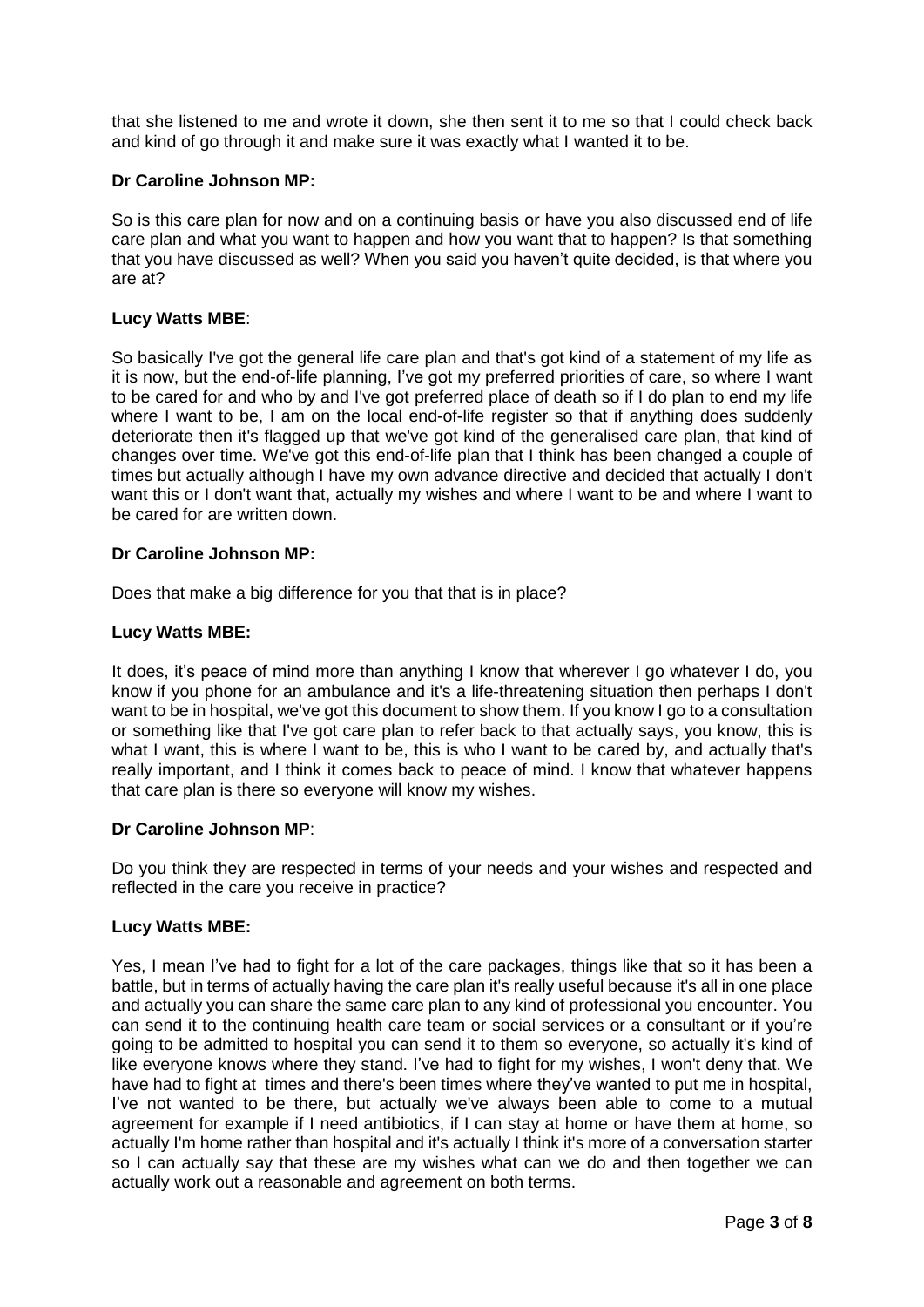Can I ask how old you are?

### **Lucy Watts MBE:**

I'm 24

### **Dr Caroline Johnson MP**:

Do you think it's known as adults that that's easier because you are able to have more autonomy than what you would like to have than when you are a child?

### **Lucy Watts MBE:**

I think so, I think it's probably easier because I can speak for myself because I make my own decisions whereas obviously as a child my mum was making my decisions and actually you know transition to adulthood was a horrendous time for me, you know it was horrible, but actually it's given me a lot and it's giving me that autonomy, and you know, I always say you know what, my mum is still a part of all my appointments, all my meetings, everything, but it's me that makes the decisions and I value that autonomy and the fact that I'm respected for what I say. I think in paediatrics they don't always take the young person seriously because they think all the parents got the overriding decision but actually I would be believing you should involve children from as early as possible in their care and their decisions, because then for me, I didn't get involved in my decisions and I've got to transition to adult and it was a sudden, you know, leap into the unknown for me, but again I still got mum with me but it's me that makes all the decisions and I'm respected for that and actually I'm listened to and actually what I say is valued.

#### **Dr Caroline Johnson MP:**

Do you think, are there professionals that have the skills and the knowledge, in the event, that you know, it shouldn't always be you that has to advocate for your care that sometimes you have trust the professionals too? Do you think that there is that connection between the health and social care system that it's joined up enough and that we've got professionals that can also meet your wishes even if you're not the person advocating for them all the time.

### **Lucy Watts MBE:**

I mean there is a big disconnect I will say between health and social and even down to between inpatient and outpatient treatment, so actually it's quite hard to get a seamless transition between all these different places but I think things are joined up better than they were that's when I first transitioned in 2011 but it is hard. I've got my mum who can advocate for me if I can't speak for myself and that is really important, but actually my professionals are very good at stepping up to that role, they know what I want, they know what my life wishes are, what I want to do with my life and actually I go to my appointments with my professionals and they'll say to me, what do you want out of this appointment, and I'll say my part, and they'll say, well we want this out of this appointment and then we sit there and we work out how to achieve all of these goals, and it's a team effort, so actually they understand me implicitly, but also the hospice, my hospice nurse has always been a fantastic advocate. She's come to meetings, she's liaised on my behalf, so actually I've got me as a first port of call, my mum, the hospice, but any of my professionals are fantastic at being the advocate when they need to be.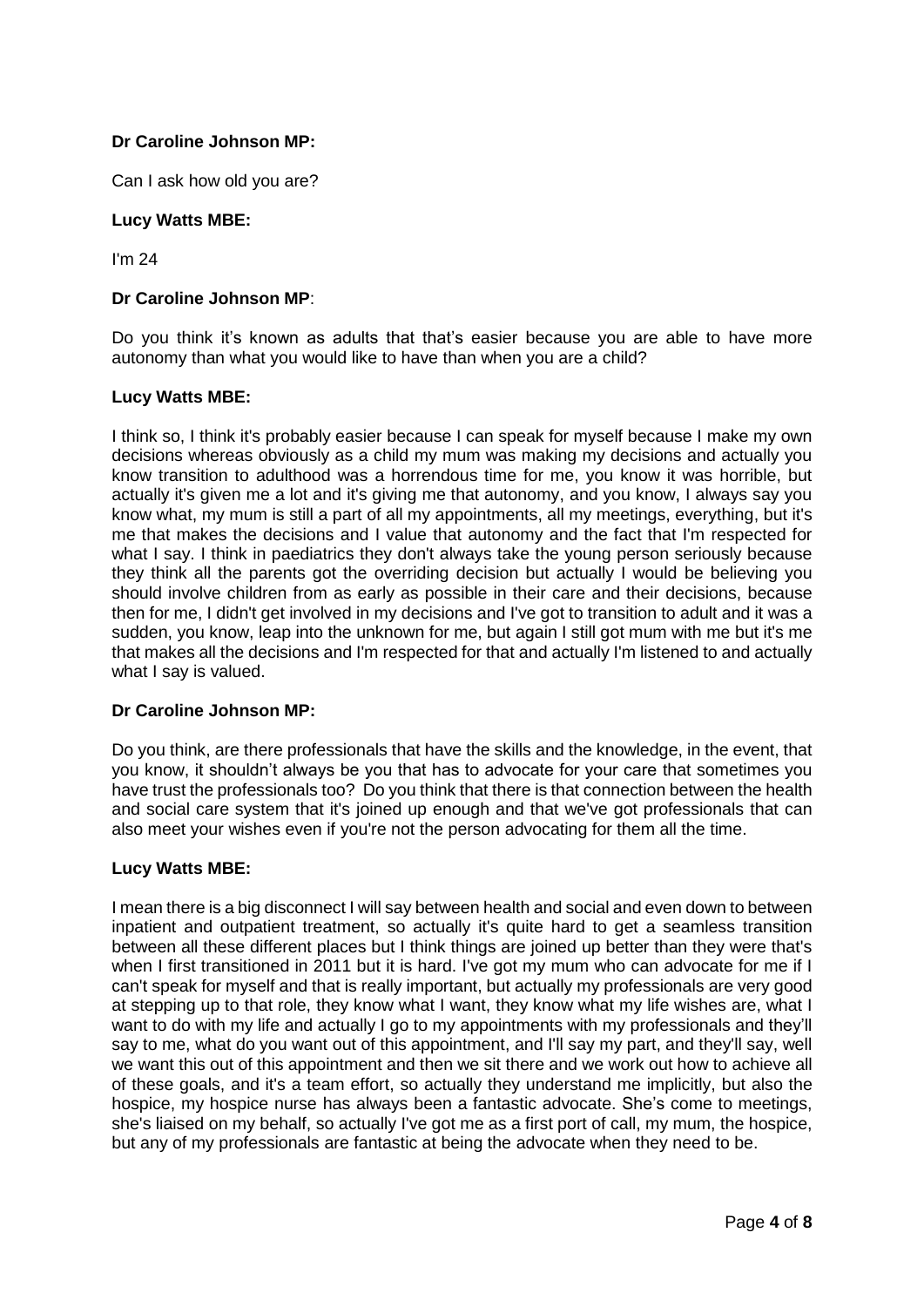If there could be one thing that could be improved, do you or from your experience that would make a difference for other people as well, that the Government could do, what would that be?

## **Lucy Watts MBE**:

I'd say make funding less of a postcode lottery because it really is who you are, where you live, what you have in that area when I'm very fortunate we have the adult hospice, the hospice at home service so we have that support but actually you know, we didn't find out about that through the professionals we found about that through Googling, and actually there's no kind of communication, but also it's just that postcode lottery. Then my CCG don't fund the hospice, they never have done, so they've had to do my care for free, obviously that's not sustainable and the CCG are quite happy for the hospice to step up when I need them but they are not happy to them fund them for what they give. So, it's a postcode lottery.

### **Dr Caroline Johnson MP**:

Do you get any social care funding through the local authority?

### **Lucy Watts MBE**:

No I'm fully health funded under continuing health care so it's all NHS funding, but you know they're not interested in funding at this, I think someone saw it as it's a bit expensive for what it is. I think that's their words. I don't think they understand really what that hospice is, it's not just the hands-on care, is that liaising, that advocating, that support having someone at the end of the phone 24/7 that you can talk to, having that backup you know if we were in a crisis situation you can phone the hospice and someone will talk us through it, they'll make phone calls, they'll do this, they'll do that, so we've also got that backup because otherwise it's home or hospital but you've got home hospital, hospice hasn't got a building their our backup plan.

#### **Dr Caroline Johnson MP:**

Did you have a particular professional that co-ordinates the care?

#### **Lucy Watts MBE:**

This is always an issue I see one of my consults as my main consultant but actually they don't do a lot of organising so I don't have a key worker. The hospice used to fill that role but as they've got busier and obviously the funding situations, they can't be to the same degree as they were when I was 17 and they were smaller, so actually it's us, you know it's us that's coordinating everything when I think it's exhausting actually.

#### **Dr Caroline Johnson MP:**

When you were a child in the paediatric department, did you have a specific person coordinating your care there.

#### **Lucy Watts MBE**:

Not really, I had my general paediatrician but no one really coordinated the care that was down to my mum and we did have the district nurses and we had a social worker but again it was all this fragmented kind of support, so they do so much but not do everything, so much we've never had a land key worker that could coordinate my care it's always been myself or my mum.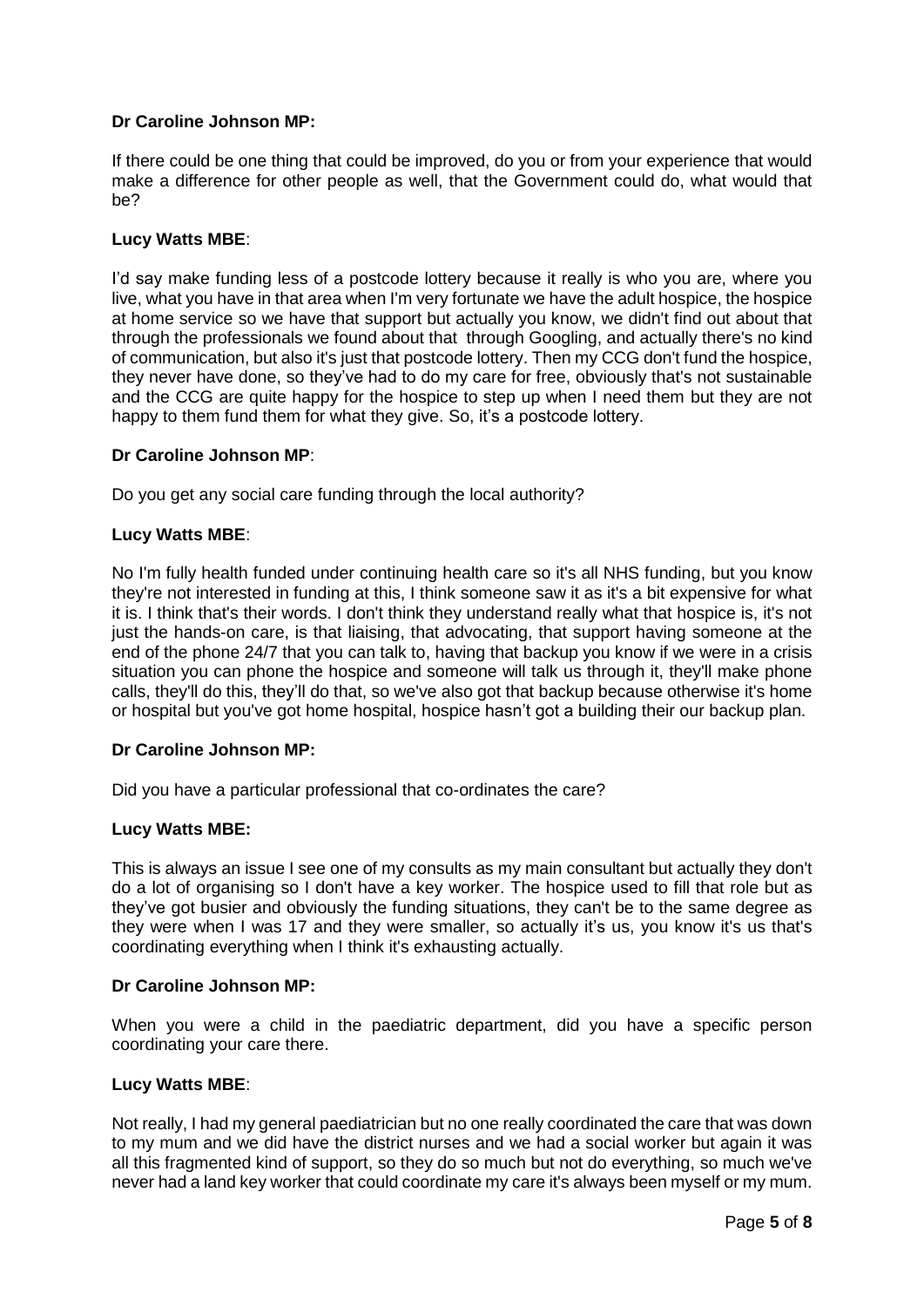I find that, I did some research on this more than a decade ago and find it really disappointing to hear that you felt that you haven't had a single, usual consultant in charge of coordinating all of that and certainly, I don't know whereabouts in the country you live but in some arears that's clearly happening, and some arears it's not and it should be happening.

### **Lucy Watts MBE:**

I mean I've got a fantastic team but it's us that's going between them. When I go to an appointment I take letters from everyone else because you can't rely on them being sent to them, it's exhausting it's constant fighting.

### **Dr Caroline Johnson MP**:

You are clearly very able individual, very strong, not everybody is in that situation.

### **Lucy Watts MBE:**

I feel very lucky to have that support.

### **Dr Caroline Johnson MP:**

I'm quite interested as well in that experience you had in transitioning between the child and an adult, in health terms, you said that it was a very difficult time and obviously it's a difficult time in many ways, but for you obviously it was a particularly challenging times for your care. What could be done to make that transition better?

#### **Lucy Watts MBE:**

So I went to see my paediatrician a week of my sixteenth birthday, he said, I'm discharging you, so I had no adult team, no adult consultant, no nothing to move on to. I was on tube feeding and was quite medically unstable at the time as well so I literally had nothing, so we went from you know, being having the children's ward, having the paediatrician and having this kind of network around us of paediatric professionals to then nothing. I had a district nurse follow on us into the adult services but no consultant to oversee my care so actually we fought to the first 18 months to two years to get a team of consultants and that was us, that was looking up, finding out you know, asking for referral, there just wasn't any continuity and another thing for me is, I went from one admission on a children's ward, my mum was allowed to stay with me 24/7 you know the very different ethos in children services and then the next mission I was on an adult ward with 5 dementia patients, there was no TV, there was no distractions no internet signal, no nothing. You know a 17-year-old that never did experience an adult ward before it was terrifying, and actually I found the staff didn't understand why I wasn't just a little adult if that makes sense, I was a young adult, but they just thought I was the same as everyone else and actually I needed support and it was the first time I was making life-or-death decisions on my own and that was it was terrifying Then my mum wasn't allowed to be there except her visiting time so I was completely alone making decisions on my own without that support and without understanding. No one cut me any slack, if I wasn't sure no one kind of treated me with anything, not saying I wanted anyone to mollycoddle me but just to be more gentle, more supportive, to actually say Do you need someone to sit with you Lucy whilst a consultant is here, do you want your mum to come and sit with you while we talk to you? There was none of that.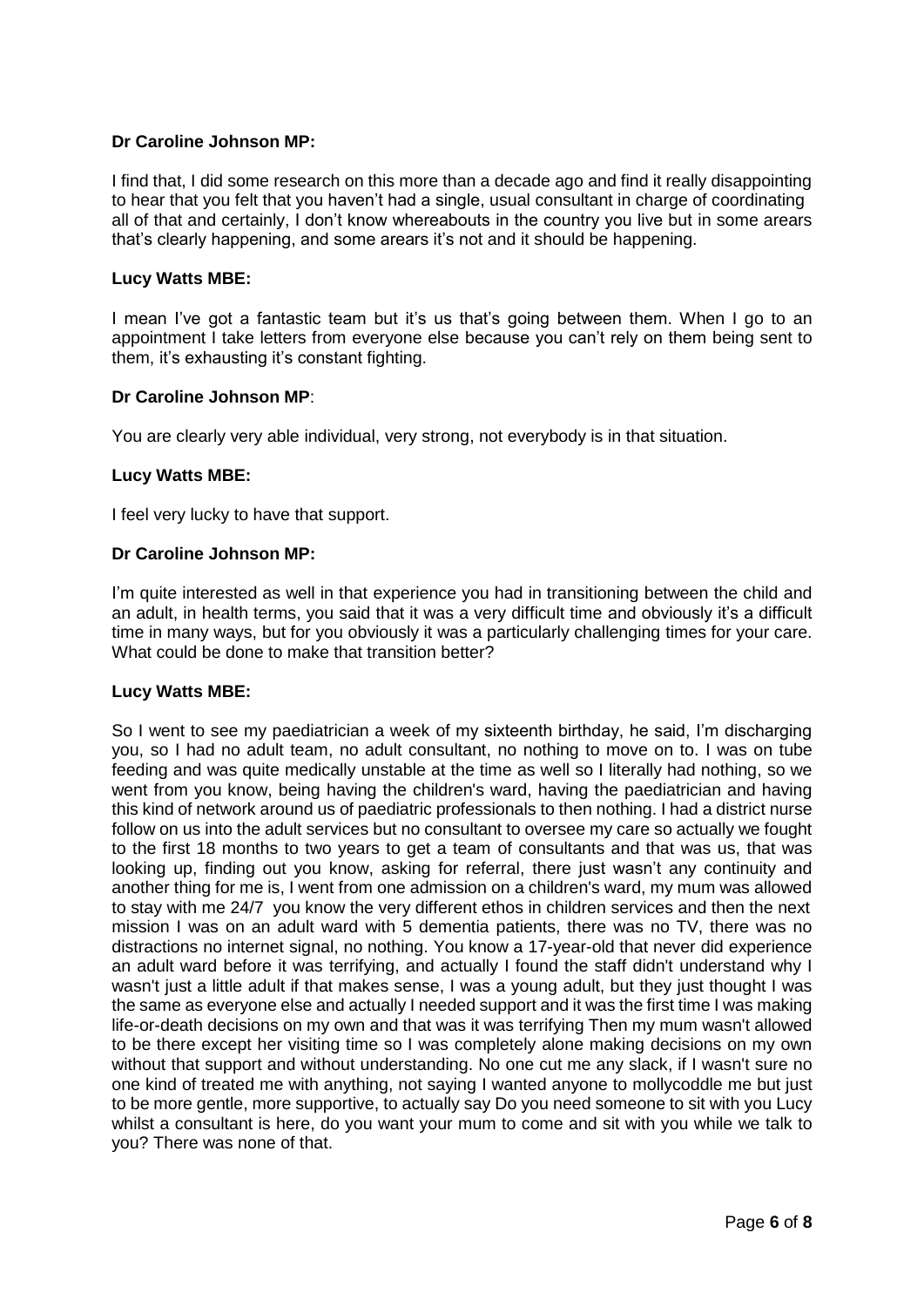And if you thought that was something that would happen, what sort of age do you think that would happen because young people are, we hear on the news that in one respect they want to be treated as adults earlier and in the other respect they want to be allowed to have support for longer? What do you think is right? What do you think the right sort of age would be?

## **Lucy Watts MBE:**

I mean cut a 16 to 19 but I think I mean in other countries now some children's will stay up to 25. I think sometimes having that option would be nice but I think the biggest thing for me is not necessarily the age of when someone transitions but when they're ready developmentally appropriate, when they've been supported, when they've had that education - you know from age 12-13 involving them in their care, teaching them about their condition, helping them to make decisions, you know, maybe see professional on their own for once and actually accept it's not necessarily the actual age but the actual amount of preparation they've had and the development at the appropriate age. Actually it's really important because I was bright articulate but was not ready because I hadn't been prepared and if I'd been prepared it would've been far, far less scary.

### **Junior Jimoh**

*Sadly, it was not possible for the APPG to record and transcribe Junior's oral evidence. However the following notes summarise his contribution:*

- Junior is 25 years old and has had a tracheostomy for six years.
- Junior's life-limiting condition resulted from being physically attacked when he was younger. His condition was recognised after he began to lose his voice and feel tired on a regular basis.
- Professionals did not know what was causing his symptoms. They were open and honest in trying figure out what was causing them.
- Junior was supported in developing care plan. However, professionals caring for him are not following it. They send random carers to his house without telling him. Nurses have been sent to him in the past who have not had the skills to care for his tracheotomy.
- The professionals caring for Junior began to discuss an end of life care plan with him, but this has not been completed.
- Junior does not feel that his needs and wishes are respected by the professionals who care for him.
- His care agency provides him with "random carers" who Junior is not comfortable with. They fall asleep when they should be watching him. This frightens Junior. He feels uncomfortable around carers he does not already know.
- Junior feels that no one tells him anything. He has to fight for himself.
- Two consultants are in charge of Junior's care there is supposed to be just one.